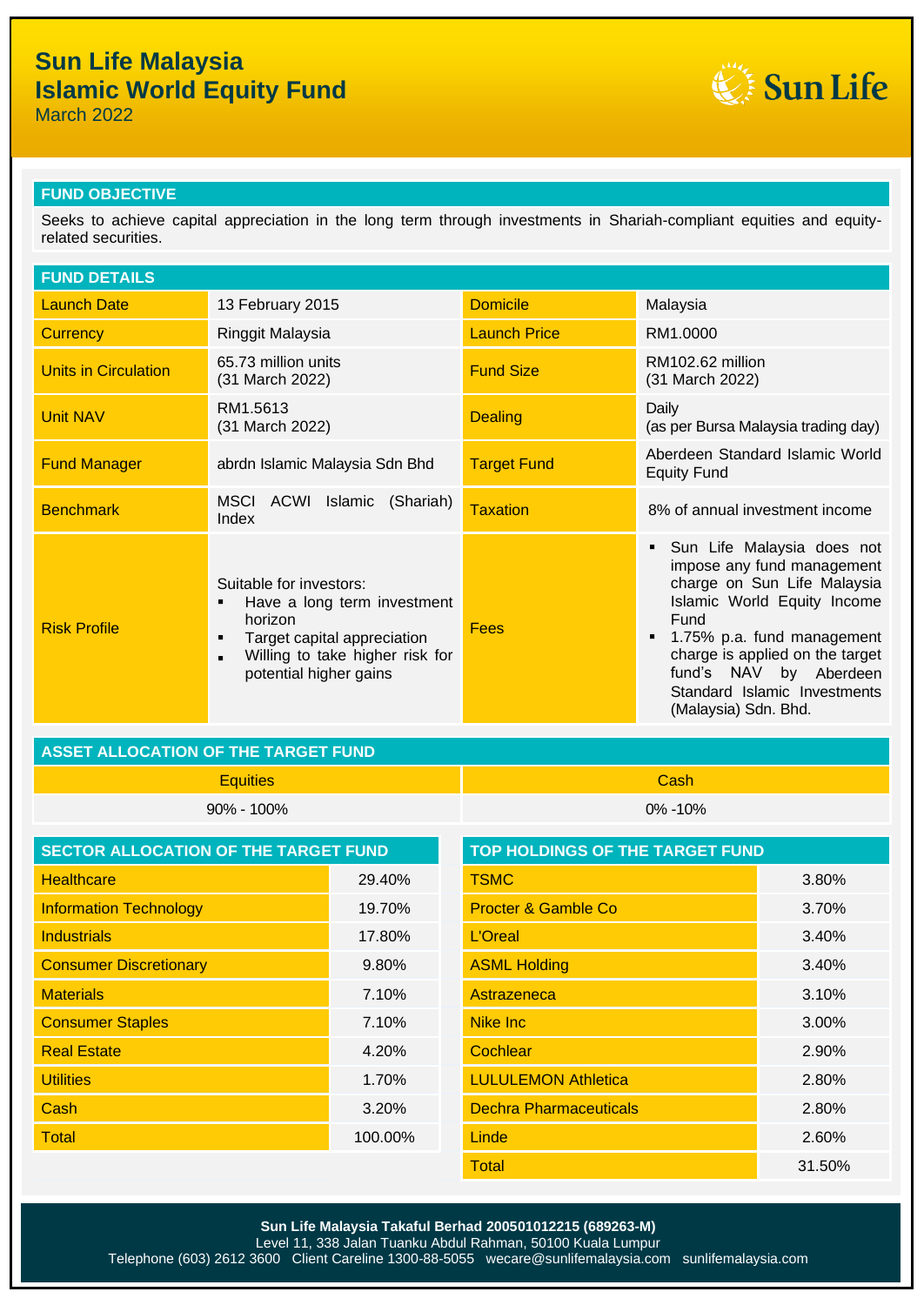

March 2022

#### **PERFORMANCE RECORD**

This fund feeds into Aberdeen Standard Islamic World Equity Fund ("target fund") with the objective to achieve capital appreciation in the long term through investments in Shariah-compliant equities and equity-related securities.

Table below shows the investment returns of Sun Life Malaysia Islamic World Equity Fund versus its benchmark as at 31 March 2022:

| $\frac{1}{2}$     | YTD      | <b>1M</b> | 6M      | 1-Year | 3-Years | 5-Years | <b>Since</b><br><b>Inception</b> |
|-------------------|----------|-----------|---------|--------|---------|---------|----------------------------------|
| Fund <sup>*</sup> | $-10.71$ | .84       | $-5.65$ | 6.83   | 40.56   | 43.53   | 56.13                            |
| <b>Benchmark</b>  | $-2.04$  | 2.57      | 4.78    | 11.23  | 45.83   | 57.54   | 112.28                           |

*\* Calculation of past performance is based on NAV-to-NAV*

**Notice: Past performance of the fund is not an indication of its future performance which may differ. The fund performance is not guaranteed.**

### **FUND MANAGER'S COMMENTS**

- Equity markets began to turn upward in March. This perhaps serves as an encouraging sign for the global economy, amid the continuing conflict between Russia and Ukraine. The broader global equity market (MSCI AC World Islamic Index) ended positive for the month (up 2.6% in US dollars) but negative for the first quarter.
- Holdings that weighed on returns included Asahi Intecc, a Japanese medical tools and wire producer. The company was affected by Covid-19 lockdowns in China during the period, denting sales. Management expects market share expansion to accelerate post-Covid. Also detracting was Fisher & Paykel, which suffered as fiscal year ending 2022 revenue and gross margin guidance missed market expectations. Volatile demand, a challenging operating environment and questions over the sales base after a postpandemic sales slowdown in an oversupplied market are also creating uncertainties.
- On the positive side, AstraZeneca, the British-Swedish pharmaceutical company, posted positive performance from rising investor sentiment. Confidence rose due to continued top line growth and a successful mix of oncology and rare disease treatments, driving mid-term margin targets. The company also enjoys a robust pipeline with many successful drug launches. Lululemon, the US-based fitness apparel business, had strong results, with double-digit growth and better-than-expected margins. It was clear that despite supply chain headwinds the business is experiencing strong momentum and executing well.
- There were no significant trades during the period.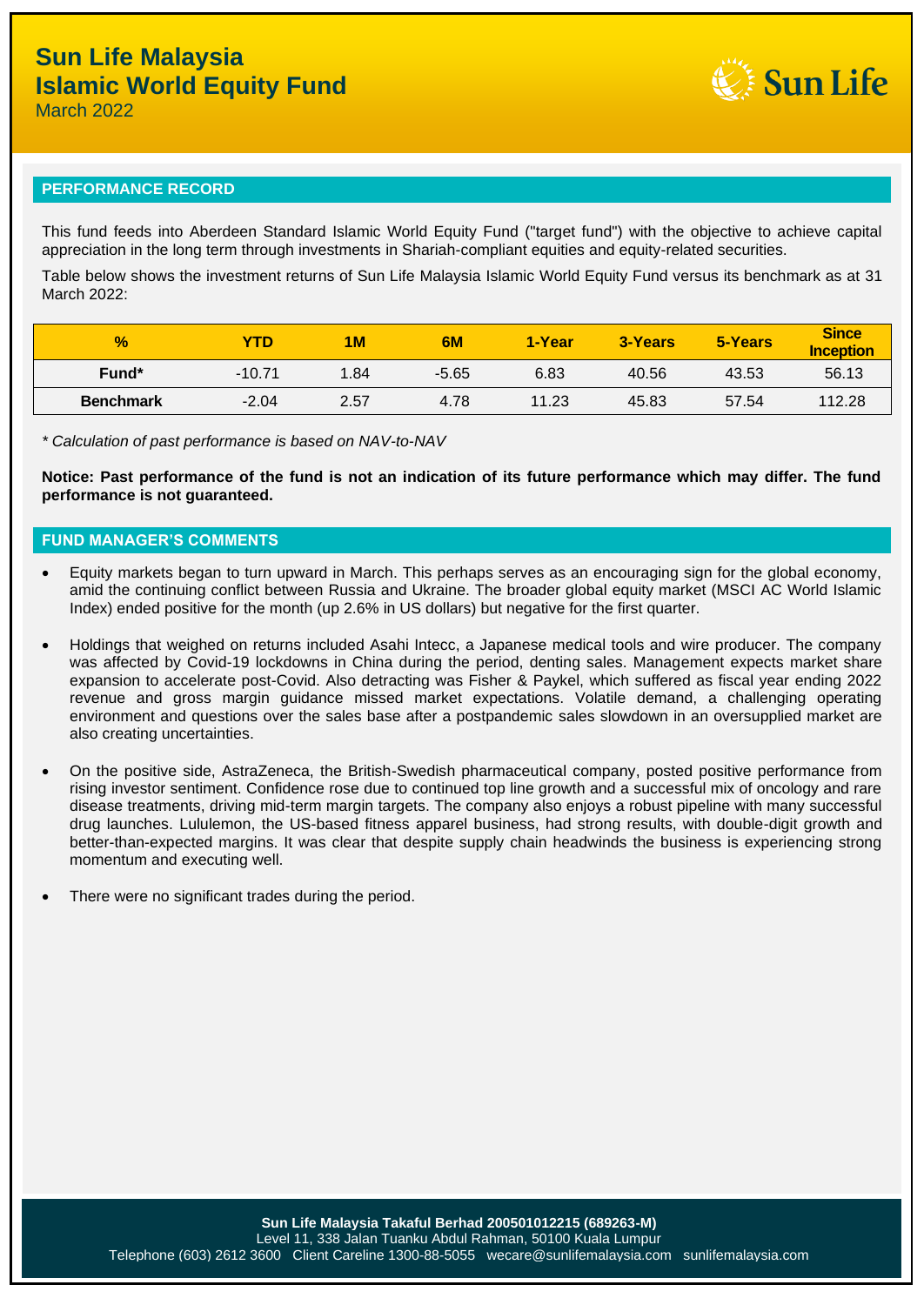# **Sun Life Malaysia Islamic World Equity Fund**

March 2022



#### **RISKS**

All investment carries some form of risks. The potential key risks include but are not limited to the following:

| investment themes and portfolio decisions, there is still the risk that the External Investment<br><b>Investment</b><br>Manager may not adhere to the investment mandate of the target fund due to an oversight. In the<br><b>Manager Risk</b><br>event of an oversight by the External Investment Manager, the NAV of the target fund will be<br>adversely affected and the investment of the unit holders may be jeopardised through the loss of<br>their capital invested in the target fund.<br>Market risk refers to potential losses that may arise from changes in the market prices of the<br>Shariah-compliant equities that the target fund invests in. Prices of the Shariah-compliant equities<br><b>Market risk</b><br>will fluctuate in response to various factors, for example, events or news that relates to the Shariah-<br>compliant equities as well as general market or economic conditions. In mitigating this risk,<br>Aberdeen Standard will invest in various sectors, thus the collapse of any particular sector would<br>not have a major adverse impact on the value of the target fund.<br>Any drop in the price of a particular Shariah-compliant stock held by the target fund may affect the<br><b>Stock specific risk</b><br>unit price of the target fund adversely. This risk can be mitigated by investing in a wide range of<br>Shariah-compliant equities in different sectors, thus spreading the element of risk.<br>This risk refers to the risk that the target fund invests a substantial portion of its assets in a<br>particular sector or geographical area which may cause the target fund to be more susceptible to<br><b>Concentration risk</b><br>adverse economic events affecting that particular industry or region. This risk is mitigated through<br>the diversification process that Aberdeen Standard will employ in the management of the target fund<br>whereby the target fund will hold a diversified portfolio of Shariah-compliant equities across various<br>sectors and countries.<br>The price, performance and liquidity of Shariah-compliant warrants are typically linked to the<br>underlying Shariah-compliant equities and therefore subject to those risks. However, the price,<br><b>Shariah-compliant</b><br>performance and liquidity of such Shariah-compliant warrants will generally fluctuate more than the<br>warrants risk<br>underlying Shariah-compliant equities because of the greater volatility of the warrants market. The<br>erosion of value of the Shariah-compliant warrants may accelerate as the Shariah-compliant<br>warrants approach its expiry date and the potential gains from a favourable price movement of the<br>underlying Shariah-compliant equities may be offset by time decay.<br>As the investments of the target fund may be denominated in currencies other than the base<br>currency, any fluctuation in the exchange rate between the base currency and the currencies in<br>which the investments are denominated may have an impact on the value of these investments.<br>Investors should be aware that if the currencies in which the investments are denominated<br>depreciate against the base currency, this will have an adverse effect on the NAV of the target fund<br><b>Currency risk</b><br>in the base currency and vice versa. Investors should note that any gains or losses arising from the<br>fluctuation in the exchange rate may further increase or decrease the returns of the investment.<br>The impact of the exchange rate movement between the base currency of the target fund and the<br>currency of the underlying investments may result in a depreciation of the value of the investments<br>as expressed in the base currency of the target fund. | <b>External</b> | The fund management function of the target fund is delegated to Aberdeen Asset Managers Limited<br>("AAML"). AAML ("External Investment Manager") is an entity within the Aberdeen Standard<br>Investments group ("ASI Group"). Although the External Investment Manager is an entity within the<br>ASI Group and they will have regular meetings with Aberdeen Standard to deliberate on the |
|---------------------------------------------------------------------------------------------------------------------------------------------------------------------------------------------------------------------------------------------------------------------------------------------------------------------------------------------------------------------------------------------------------------------------------------------------------------------------------------------------------------------------------------------------------------------------------------------------------------------------------------------------------------------------------------------------------------------------------------------------------------------------------------------------------------------------------------------------------------------------------------------------------------------------------------------------------------------------------------------------------------------------------------------------------------------------------------------------------------------------------------------------------------------------------------------------------------------------------------------------------------------------------------------------------------------------------------------------------------------------------------------------------------------------------------------------------------------------------------------------------------------------------------------------------------------------------------------------------------------------------------------------------------------------------------------------------------------------------------------------------------------------------------------------------------------------------------------------------------------------------------------------------------------------------------------------------------------------------------------------------------------------------------------------------------------------------------------------------------------------------------------------------------------------------------------------------------------------------------------------------------------------------------------------------------------------------------------------------------------------------------------------------------------------------------------------------------------------------------------------------------------------------------------------------------------------------------------------------------------------------------------------------------------------------------------------------------------------------------------------------------------------------------------------------------------------------------------------------------------------------------------------------------------------------------------------------------------------------------------------------------------------------------------------------------------------------------------------------------------------------------------------------------------------------------------------------------------------------------------------------------------------------------------------------------------------------------------------------------------------------------------------------------------------------------------------------------------------------------------------------------------------------------------------------------------------------------------------------------------------------------------------------------------------------------------------------------------------------------------------------------------------------------------------------|-----------------|-----------------------------------------------------------------------------------------------------------------------------------------------------------------------------------------------------------------------------------------------------------------------------------------------------------------------------------------------------------------------------------------------|
|                                                                                                                                                                                                                                                                                                                                                                                                                                                                                                                                                                                                                                                                                                                                                                                                                                                                                                                                                                                                                                                                                                                                                                                                                                                                                                                                                                                                                                                                                                                                                                                                                                                                                                                                                                                                                                                                                                                                                                                                                                                                                                                                                                                                                                                                                                                                                                                                                                                                                                                                                                                                                                                                                                                                                                                                                                                                                                                                                                                                                                                                                                                                                                                                                                                                                                                                                                                                                                                                                                                                                                                                                                                                                                                                                                                                         |                 |                                                                                                                                                                                                                                                                                                                                                                                               |
|                                                                                                                                                                                                                                                                                                                                                                                                                                                                                                                                                                                                                                                                                                                                                                                                                                                                                                                                                                                                                                                                                                                                                                                                                                                                                                                                                                                                                                                                                                                                                                                                                                                                                                                                                                                                                                                                                                                                                                                                                                                                                                                                                                                                                                                                                                                                                                                                                                                                                                                                                                                                                                                                                                                                                                                                                                                                                                                                                                                                                                                                                                                                                                                                                                                                                                                                                                                                                                                                                                                                                                                                                                                                                                                                                                                                         |                 |                                                                                                                                                                                                                                                                                                                                                                                               |
|                                                                                                                                                                                                                                                                                                                                                                                                                                                                                                                                                                                                                                                                                                                                                                                                                                                                                                                                                                                                                                                                                                                                                                                                                                                                                                                                                                                                                                                                                                                                                                                                                                                                                                                                                                                                                                                                                                                                                                                                                                                                                                                                                                                                                                                                                                                                                                                                                                                                                                                                                                                                                                                                                                                                                                                                                                                                                                                                                                                                                                                                                                                                                                                                                                                                                                                                                                                                                                                                                                                                                                                                                                                                                                                                                                                                         |                 |                                                                                                                                                                                                                                                                                                                                                                                               |
|                                                                                                                                                                                                                                                                                                                                                                                                                                                                                                                                                                                                                                                                                                                                                                                                                                                                                                                                                                                                                                                                                                                                                                                                                                                                                                                                                                                                                                                                                                                                                                                                                                                                                                                                                                                                                                                                                                                                                                                                                                                                                                                                                                                                                                                                                                                                                                                                                                                                                                                                                                                                                                                                                                                                                                                                                                                                                                                                                                                                                                                                                                                                                                                                                                                                                                                                                                                                                                                                                                                                                                                                                                                                                                                                                                                                         |                 |                                                                                                                                                                                                                                                                                                                                                                                               |
|                                                                                                                                                                                                                                                                                                                                                                                                                                                                                                                                                                                                                                                                                                                                                                                                                                                                                                                                                                                                                                                                                                                                                                                                                                                                                                                                                                                                                                                                                                                                                                                                                                                                                                                                                                                                                                                                                                                                                                                                                                                                                                                                                                                                                                                                                                                                                                                                                                                                                                                                                                                                                                                                                                                                                                                                                                                                                                                                                                                                                                                                                                                                                                                                                                                                                                                                                                                                                                                                                                                                                                                                                                                                                                                                                                                                         |                 |                                                                                                                                                                                                                                                                                                                                                                                               |
|                                                                                                                                                                                                                                                                                                                                                                                                                                                                                                                                                                                                                                                                                                                                                                                                                                                                                                                                                                                                                                                                                                                                                                                                                                                                                                                                                                                                                                                                                                                                                                                                                                                                                                                                                                                                                                                                                                                                                                                                                                                                                                                                                                                                                                                                                                                                                                                                                                                                                                                                                                                                                                                                                                                                                                                                                                                                                                                                                                                                                                                                                                                                                                                                                                                                                                                                                                                                                                                                                                                                                                                                                                                                                                                                                                                                         |                 |                                                                                                                                                                                                                                                                                                                                                                                               |
|                                                                                                                                                                                                                                                                                                                                                                                                                                                                                                                                                                                                                                                                                                                                                                                                                                                                                                                                                                                                                                                                                                                                                                                                                                                                                                                                                                                                                                                                                                                                                                                                                                                                                                                                                                                                                                                                                                                                                                                                                                                                                                                                                                                                                                                                                                                                                                                                                                                                                                                                                                                                                                                                                                                                                                                                                                                                                                                                                                                                                                                                                                                                                                                                                                                                                                                                                                                                                                                                                                                                                                                                                                                                                                                                                                                                         |                 |                                                                                                                                                                                                                                                                                                                                                                                               |
|                                                                                                                                                                                                                                                                                                                                                                                                                                                                                                                                                                                                                                                                                                                                                                                                                                                                                                                                                                                                                                                                                                                                                                                                                                                                                                                                                                                                                                                                                                                                                                                                                                                                                                                                                                                                                                                                                                                                                                                                                                                                                                                                                                                                                                                                                                                                                                                                                                                                                                                                                                                                                                                                                                                                                                                                                                                                                                                                                                                                                                                                                                                                                                                                                                                                                                                                                                                                                                                                                                                                                                                                                                                                                                                                                                                                         |                 | Sun Life Malaysia Takaful Berhad 200501012215 (689263-M)                                                                                                                                                                                                                                                                                                                                      |